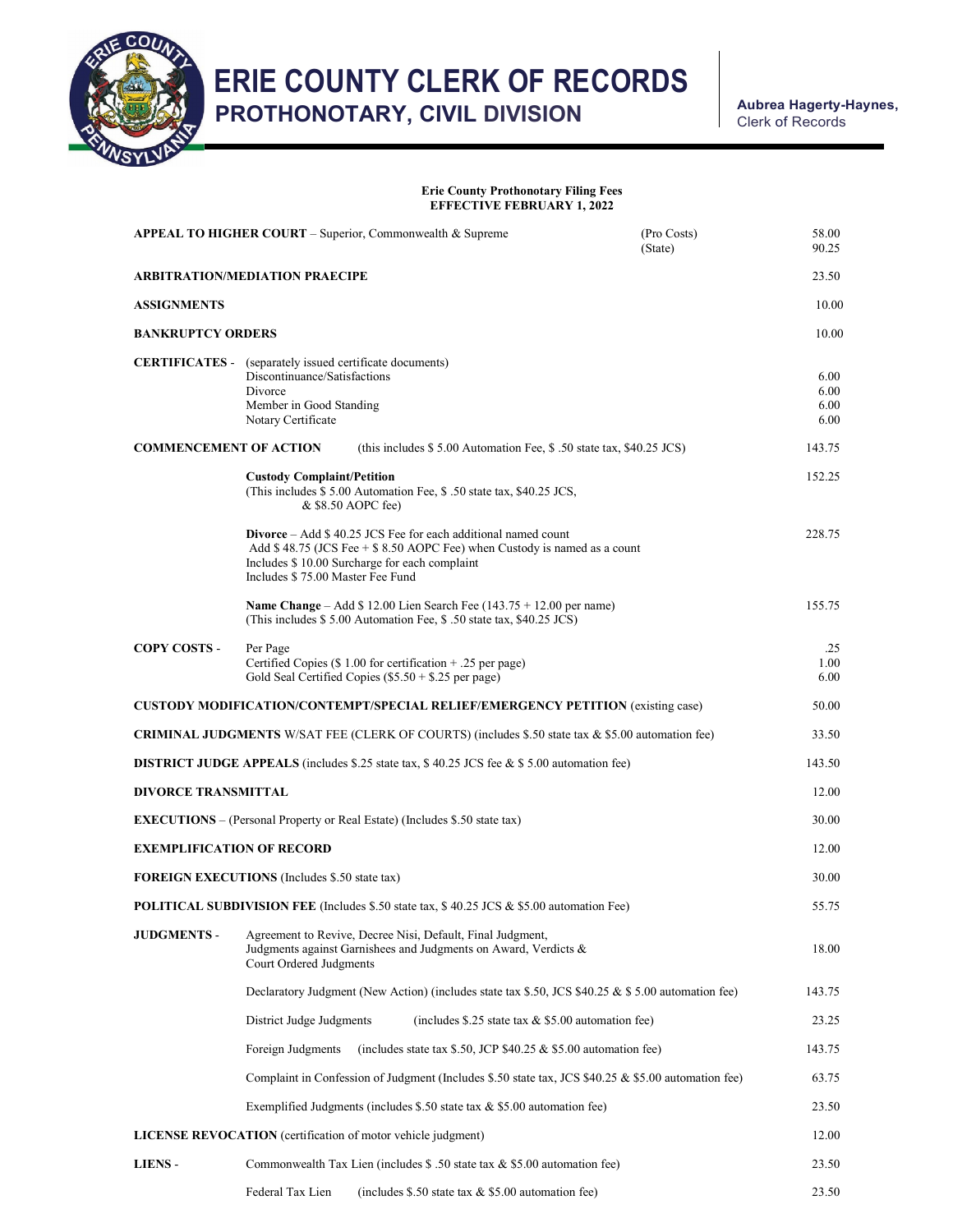|                                                     |       | Commonwealth Tax Lien (w/sat fee) (includes state tax \$.50 for Lien, \$.50 for Sat & \$5.00 automation fee)                                               | 34.00                   |  |
|-----------------------------------------------------|-------|------------------------------------------------------------------------------------------------------------------------------------------------------------|-------------------------|--|
|                                                     |       | Municipal Liens (includes Satisfaction fee, \$.50 state tax & \$5.00 automation fee)                                                                       | 33.50                   |  |
|                                                     |       | Suggestion of Non-Payment (Commonwealth Liens)                                                                                                             | 18.00                   |  |
|                                                     |       | Suggestion of Non-Payment (Municipal Lien (includes sat fee)                                                                                               | 33.00                   |  |
| <b>LIS PENDENS -</b>                                |       | Commencing an action (includes \$.50 state tax, \$40.25 JCS, \$5.00 automation fee)<br>On a Pending Action                                                 | 143.75<br>18.00         |  |
| <b>MASTER FEE PETITION</b>                          |       |                                                                                                                                                            | 450.00                  |  |
| <b>MECHANICS LIEN -</b>                             |       | Claims (includes \$.50 state tax, \$40.25 JCS, \$5.00 automation fee)<br>Waivers / Releases<br>(includes $$.50$ state tax & \$5.00 automation fee)         | 143.75<br>29.00         |  |
|                                                     |       | <b>MOTOR VEHICLE LICENSE and/or REGISTRATION SUSPENSION APPEAL</b><br>(Includes \$.50 state tax, \$40.25 JCS, \$5.00 automation fee)                       | 143.75                  |  |
| <b>NOTARY PUBLIC</b> Registration of Signature      |       |                                                                                                                                                            | 3.50                    |  |
|                                                     |       | <b>PETITION FOR APPOINTMENT OF BOARD OF VIEWERS</b><br>(This fee is in addition to the Commencement Fee of \$143.75)                                       | 58.00                   |  |
|                                                     |       | PETITION TO OPEN AND/OR STRIKE JUDGMENT<br>(Includes \$.50 state tax, \$40.25 JCS, \$5.00 automation fee)                                                  | 143.75                  |  |
| <b>POUNDAGE</b>                                     |       | For the handling of money paid into Court:<br>For each \$1.00 of the first \$1,000.00<br>For each $$1.00$ over the initial $$1,000.00$ or fraction thereof | .03<br>.01              |  |
| <b>POWER OF ATTORNEY</b> (Includes \$.50 state tax) |       | Revocation of Power of Attorney (per named)                                                                                                                | 24.00<br>10.00          |  |
|                                                     |       | PRAECIPE FOR NOTICE OF INTENT TO ATTACH WAGES<br>(Includes \$.50 state tax, \$40.25 JCS, \$5.00 automation fee)                                            | 143.75                  |  |
|                                                     |       | <b>PRAECIPE FOR WRIT OF ATTACHMENT OF WAGES (includes \$.50 state tax)</b>                                                                                 | 30.00                   |  |
|                                                     |       | <b>PRAECIPE TO STRIKE/TERMINATE - APPEAL/SUPERSEDEAS</b>                                                                                                   | 10.00                   |  |
| <b>PROTECTION FROM ABUSE PETITIONS</b>              |       |                                                                                                                                                            | (Fees ordered by Court) |  |
| <b>REINSTATEMENT OF ALL COMPLAINTS</b>              |       |                                                                                                                                                            | 10.00                   |  |
|                                                     |       | <b>RE-ISSUANCE OF WRITS</b> (except Writ of Execution)                                                                                                     | 10.00                   |  |
| <b>RE-ISSUANCE OF WRIT OF EXECUTION</b><br>30.00    |       |                                                                                                                                                            |                         |  |
| <b>RELEASES</b> (per legal description)             | 10.00 |                                                                                                                                                            |                         |  |
| <b>RESUMPTION OF PRIOR SURNAME</b><br>10.00         |       |                                                                                                                                                            |                         |  |
|                                                     |       | SATISFACTIONS/DISCONTINUANCES/VACATE                                                                                                                       | 10.00                   |  |
| <b>SATISFACTION W/CERTIFICATE</b>                   |       |                                                                                                                                                            | 16.00                   |  |
|                                                     |       | <b>SATISFACTION W/CERTIFICATE &amp; STATEMENT OF COSTS</b>                                                                                                 | 22.00                   |  |
|                                                     |       | <b>SATISFACTIONS - COMMONWEALTH LIENS</b>                                                                                                                  | 10.50                   |  |
| <b>SEARCHES</b>                                     |       | (genealogy or name changes)                                                                                                                                | 12.00                   |  |
| <b>STATEMENT OF COSTS</b>                           |       |                                                                                                                                                            | 6.00                    |  |
| <b>STATEMENT OF OBJECTIONS</b>                      |       | (Includes \$.25 state tax, \$40.25 JCS, \$5.00 automation fee)                                                                                             | 143.50                  |  |
| <b>SUBORDINATIONS &amp; POSTPONEMENTS</b>           |       |                                                                                                                                                            | 10.00                   |  |
| <b>SUBPOENA</b>                                     |       |                                                                                                                                                            | 3.00                    |  |
| <b>TRANSFER OF VENUE</b>                            |       |                                                                                                                                                            | 18.00                   |  |
| <b>WRIT OF CERTIORARI</b>                           |       | (Includes \$.50 state tax, \$40.25 JCS, \$5.00 automation fee)                                                                                             | 143.75                  |  |